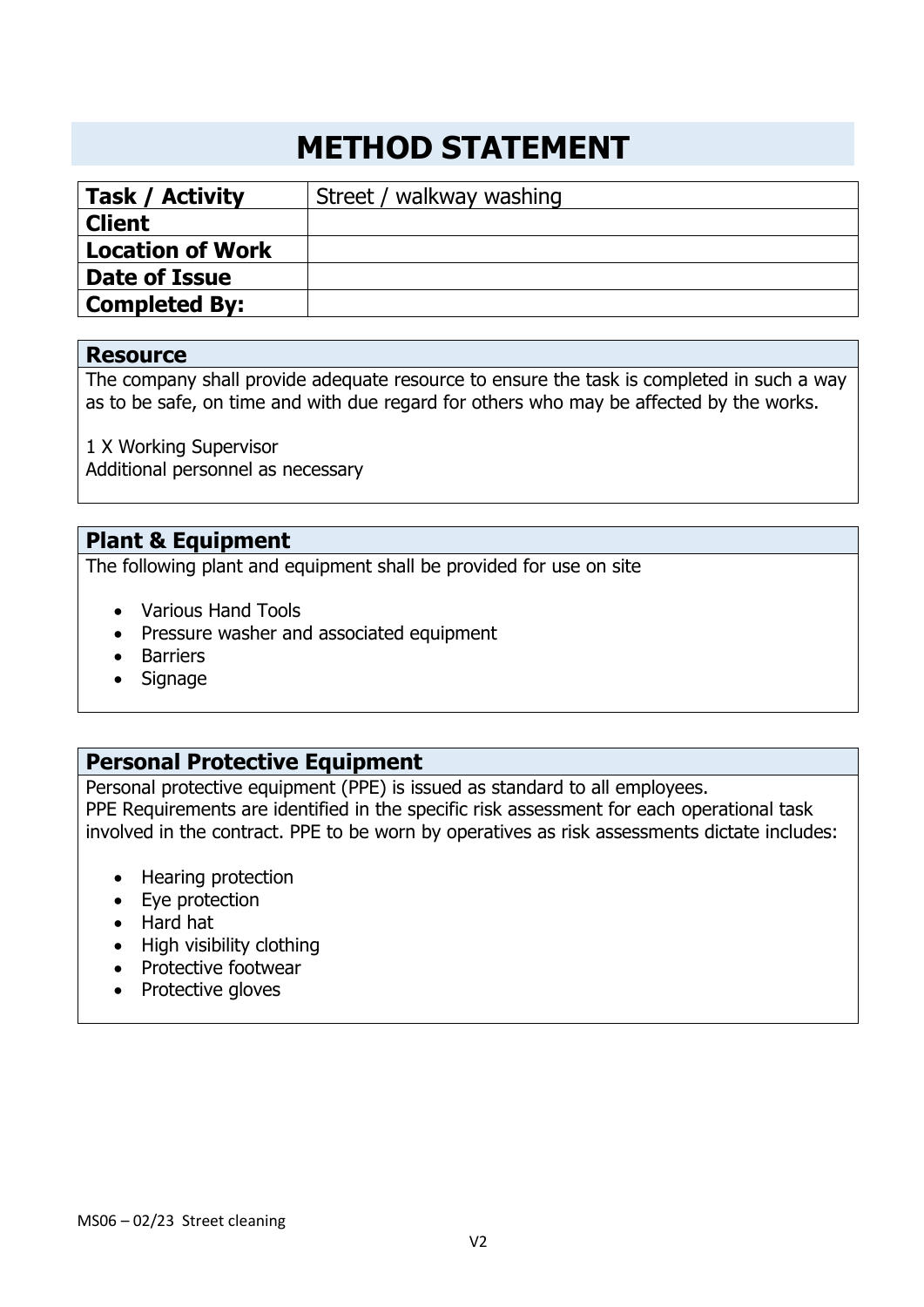## **Materials**

• Cleaning agent as necessary

# **Site Set Up**

- The entire work areas shall be clearly identified.
- Safe access / egress routes shall be identified for emergency purposes.
- Barriers and signage erected as necessary

### **Execution of Works**

- Attend site and park vehicle in safe location without causing an obstruction
- Erect barriers and signage as per site set up requirements
- Remove items of litter than may be thrown during pressure cleaning
- Bag and remove from site
- Set up pressure washer for designated works
- Perform test wash
- Pressure clean area ensuring overspray is kept to a minimum, use of nozzle hoods may be required in areas of high footfall.
- Pay attention to water run off
- Remove barriers and signage
- Check area and leave in a safe condition prior to hand over to client

#### **Risk Assessments**

The supervisor / team leader will be in possession of all task and site specific risk assessments for this project. He will have ensured that all members of the team have been either briefed on them or had the opportunity to read through them. The team are fully aware of the legal obligations placed upon them to comply in full with the control measures and strategies set down in all assessments and statements effecting their operations.

The client is requested upon the receipt of this method statement and prior to the arrival on site of the team, to inform all other contractors and operatives on site who will be in the vicinity of our operations.

#### **Emergency Issues**

Where practical, a minimum of a qualified one day appointed person (First Aid) will be available. The person will upon arrival at the site identify themselves to the site manager / agent. They will further familiarise themselves with the first aid procedures for the site.